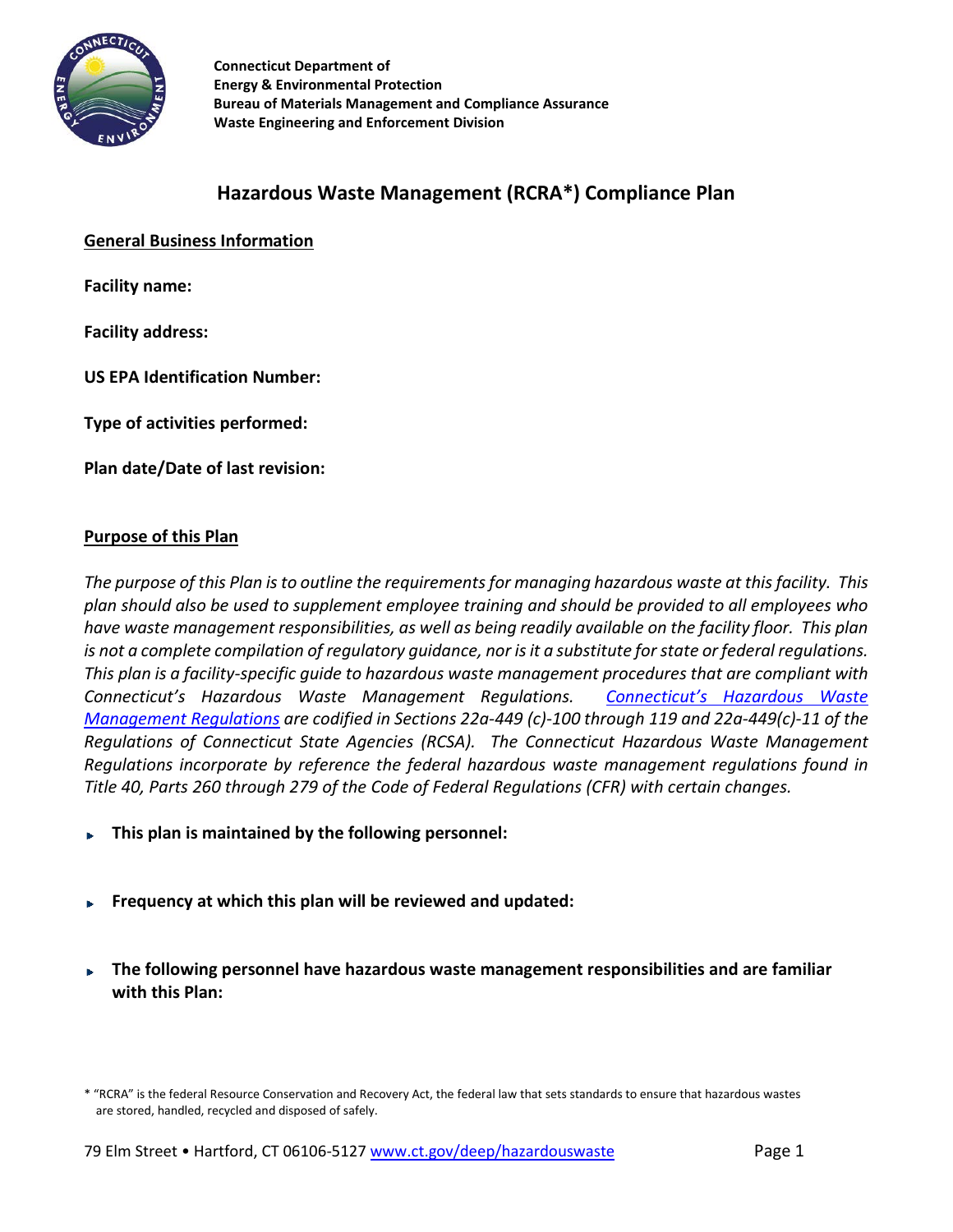#### **Hazardous Waste Determinations**

*A hazardous waste determination is a procedure used to determine whether a solid waste is a hazardous waste. Any person who generates solid waste must determine if that waste is a hazardous waste. Generators are responsible for making hazardous waste determinations. Hazardous waste determinations must be updated every 12 months and whenever the process generating a waste changes. Documentation of such determinations must be retained in the facility's operating records.*

*The first step in this process is to make a list of all the solid wastes generated at your facility. RCRA defines a solid waste as: "Any garbage, refuse, sludge from a wastewater treatment plant, water supply treatment plant, or air pollution control facility, and other discarded material, resulting from industrial, commercial, mining, and agricultural operations and from community activities." These wastes include manufacturing and process wastes, maintenance wastes, wastewater treatment sludge, wastes generated by air pollution control equipment, unwanted or expired commercial chemical products, and spent fluorescent lamps, batteries, and electronics.*

*Then use the [Hazardous Waste Determination Summary Sheet](http://www.ct.gov/deep/lib/deep/waste_management_and_disposal/hazardous_waste/hazardouswastedeterminationsummarysheet.pdf) to determine which of these wastes are hazardous and to document certain information about each waste.*

| <b>Point of Waste</b><br>Generation | <b>Waste Description</b> | Hazardous? | Non-<br>Hazardous? | <b>Waste Code(s)</b> |
|-------------------------------------|--------------------------|------------|--------------------|----------------------|
|                                     |                          |            |                    |                      |
|                                     |                          |            |                    |                      |
|                                     |                          |            |                    |                      |
|                                     |                          |            |                    |                      |
|                                     |                          |            |                    |                      |
|                                     |                          |            |                    |                      |
|                                     |                          |            |                    |                      |
|                                     |                          |            |                    |                      |
|                                     |                          |            |                    |                      |
|                                     |                          |            |                    |                      |
|                                     |                          |            |                    |                      |
|                                     |                          |            |                    |                      |

#### **This facility generates the following wastes\*:**

*\*Attach additional sheets as needed. Hazardous waste determinations must be made and maintained for each of these wastes.*

### **Who is responsible for updating hazardous waste determinations at this facility?**

**Where are hazardous waste determinations kept?**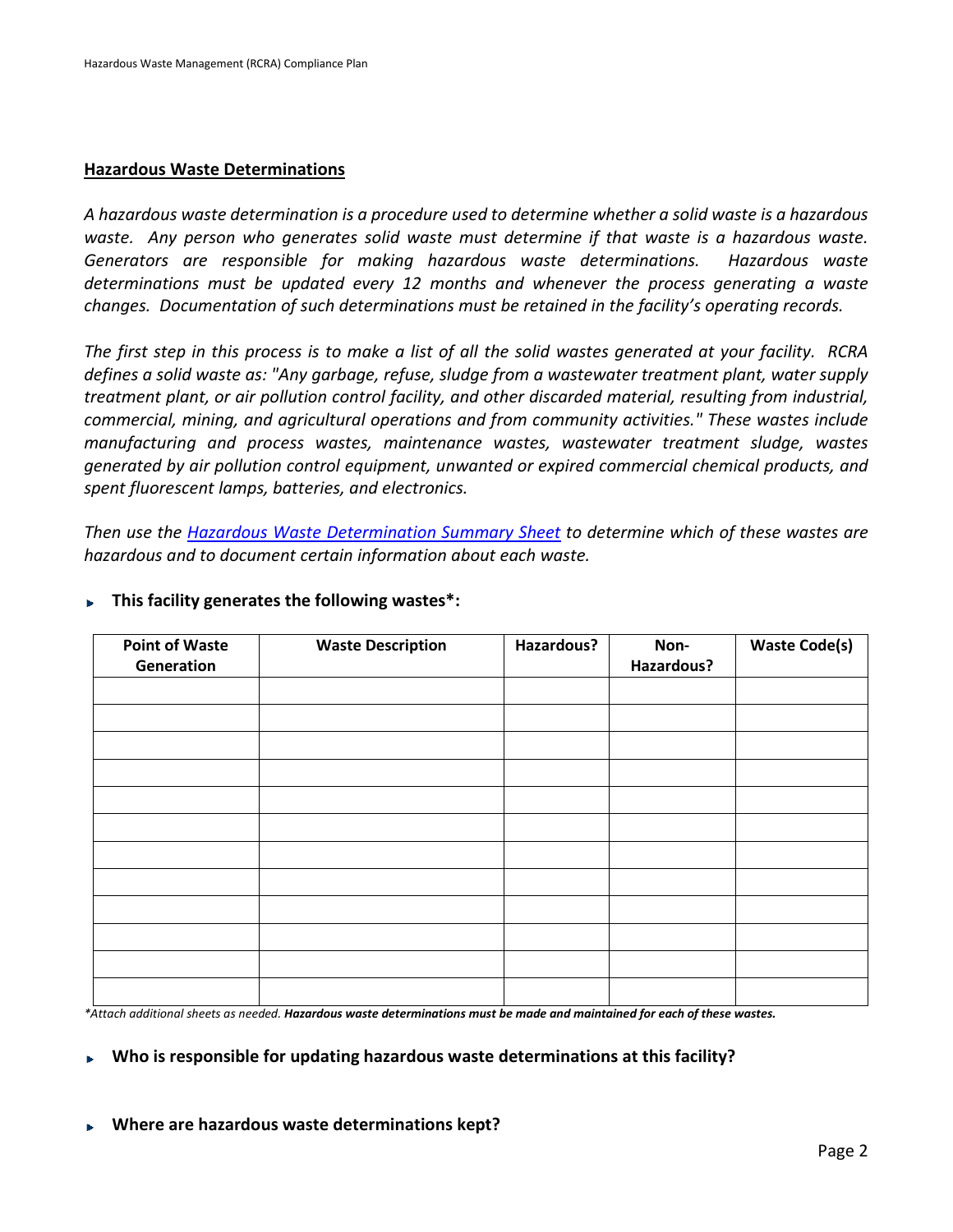### **Identify Hazardous Waste Generator Category**

*It is important to correctly determine your facility's hazardous waste generator category because different sets of regulatory requirements apply to each of the generator categories, with Large Quantity Generators of hazardous waste having the most requirements, and Conditionally Exempt Small Quantity Generators the fewest. To determine this facility's generator category, use your hazardous waste determinations to complete the [Hazardous Waste Generator Category Worksheet.](http://www.ct.gov/deep/lib/deep/waste_management_and_disposal/hazardous_waste/hazardouswastegeneratorcategoryworksheet.pdf)* 

*For information regarding each generator category, review the [Determining Hazardous Waste](http://www.ct.gov/deep/cwp/view.asp?a=2718&q=325418&deepNav_GID=1646)  [Generator Category](http://www.ct.gov/deep/cwp/view.asp?a=2718&q=325418&deepNav_GID=1646)* fact sheet*.*

- **This facility's hazardous waste generator category is:** 
	- $\Box$  Conditionally-Exempt Small Quantity Generator
	- $\square$  Small Quantity Generator
	- $\Box$  Large Quantity Generator
- **The maximum amount of waste generated per calendar month as allowed by this category is:** 
	- $\Box$  No more than 100 kg AND no more than 1 kg acute wastes.
	- $\Box$  Between 100 and 1,000 kg AND no more than 1 kg acute wastes.
	- $\Box$  1,000 kg or more OR more than 1 kg acute wastes.
- **The maximum amount of waste stored on-site at any one time as allowed by this category is:** 
	- $\Box$  No more than 1,000 kg AND no more than 1 kg acute wastes.
	- $\Box$  More than 1,000 kg OR more than 1 kg acute wastes.
- **Waste must be sent off-site for proper disposal within the following number days from the date of generation:**
	- (LQG Required) 90
	- (SQG Required) 180
	- $\Box$  (CESQG) Not applicable no time limit applies

*If this facility exceeds its allowable generation rate in a calendar month due to a unique occurrence or an unforeseeable/infrequent event, it must comply with the more stringent regulations associated with the higher generator category during the occurrence/event. If the exceedence becomes routine or is the result of a recurring event, the facility must re-evaluate its generator category and notify the Department of Energy and Environmental Protection (DEEP) of its new category by completing and submitting [EPA](http://www.epa.gov/wastes/inforesources/data/form8700/8700-12.pdf)  [Form 8700-12](http://www.epa.gov/wastes/inforesources/data/form8700/8700-12.pdf) to:*

*Connecticut Department of Energy and Environmental Protection Bureau of Materials Management and Compliance Assurance Waste Engineering and Enforcement Division 79 Elm Street, 4th Floor Hartford, CT 06106-5127*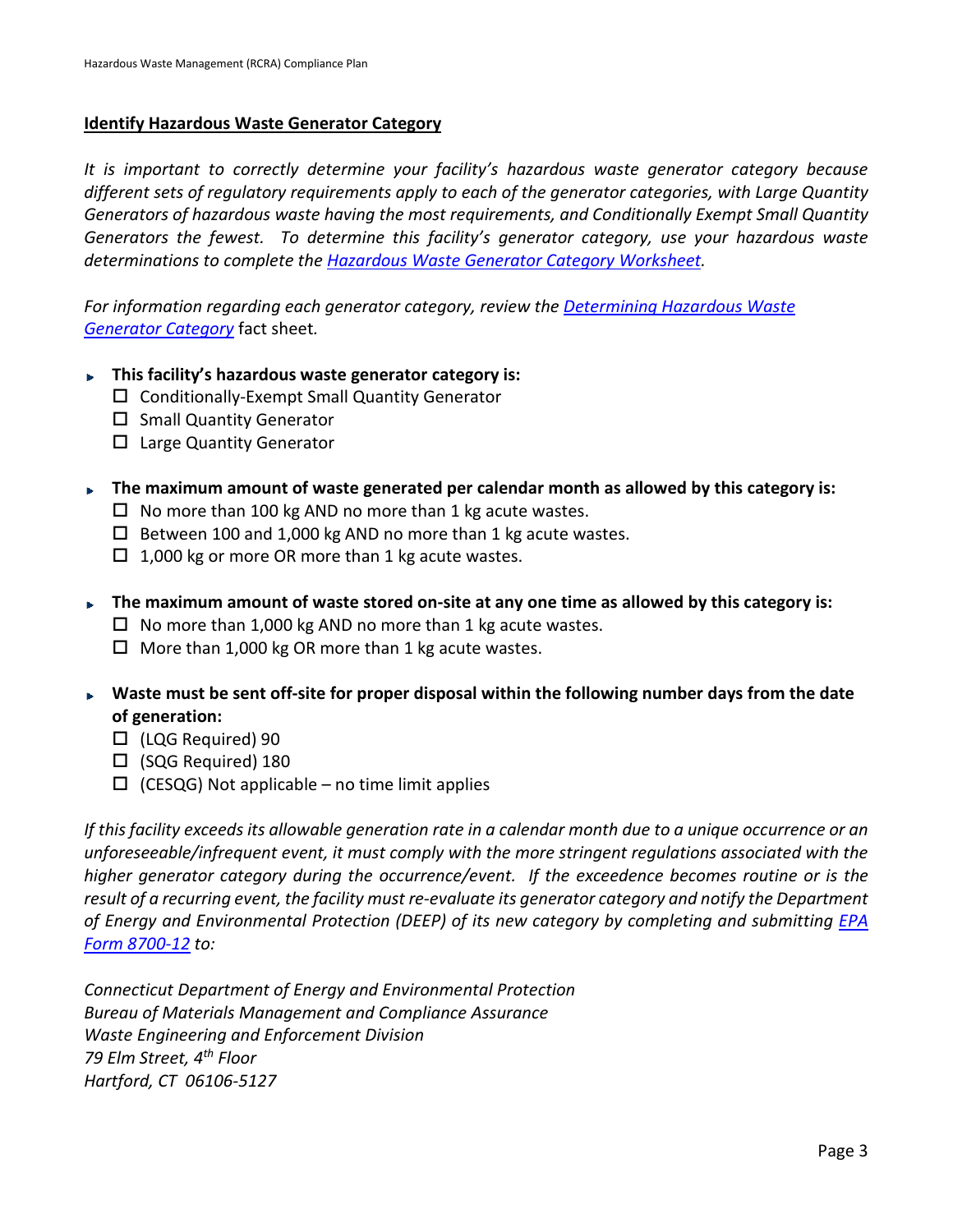#### **Waste Minimization**

*Waste minimization is the most effective strategy for reducing the amount of hazardous waste a facility generates. A few ways to accomplish this include purchasing raw materials in the smallest practical size and quantity, avoiding overstocking material, and replacing toxic materials with non-toxic materials.*

**This facility minimizes its waste by:** 

- **Substituting raw materials for less hazardous alternatives:**  $\Box$  Yes  $\Box$  No **If yes, provide a detailed description:**
- ▶ Reducing water usage:  $□$  Yes  $□$  No **If yes, provide a detailed description:**
- ▶ Implementing energy efficiency initiatives:  $\square$  Yes  $\square$  No **If yes, provide a detailed description:**
- ► Using closed loop processes:  $\square$  Yes  $\square$  No **If yes, provide a detailed description:**
- **Different Contract Contract Contract Contract Contract Contract Contract Contract Contract Contract Contract Contract Contract Contract Contract Contract Contract Contract Contract Contract Contract Contract Contract Con If yes, provide a detailed description:**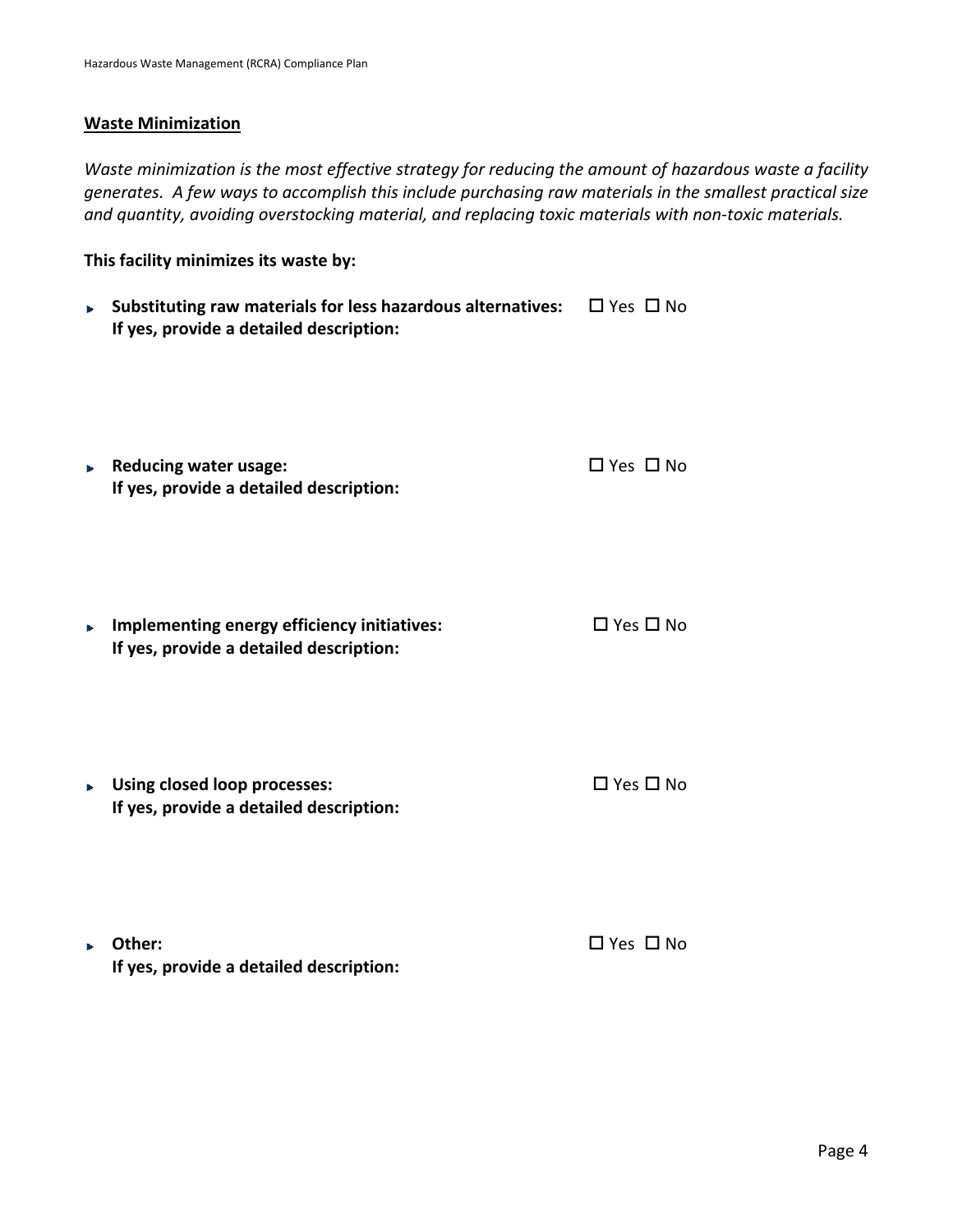### **Hazardous waste handling, storage and disposal**

*All generators of hazardous waste must ensure their wastes are properly managed from the point of waste generation through waste treatment or final disposal in order to minimize or eliminate potential releases of hazardous waste to the environment.*

- **Describe the methods used to ensure storage limits for this facility's generator category are not**  be a **exceeded:**
- ▶ Are inspections performed? □ Yes □ No
- **Indicate the frequency of inspections and the items/areas to be inspected (include a copy of the inspection schedule and log):**

*(Review DEEP'[s Sample Inspection Log for Hazardous Waste Containers](http://www.ct.gov/deep/lib/deep/waste_management_and_disposal/hazardous_waste/hazardwasteinspectionlog.pdf) and [List of Equipment,](http://www.ct.gov/deep/lib/deep/waste_management_and_disposal/hazardous_waste/hazardwasteinspectionchecklist.pdf)  [Structures and Areas to be considered for Inclusion in an Inspection Schedule.](http://www.ct.gov/deep/lib/deep/waste_management_and_disposal/hazardous_waste/hazardwasteinspectionchecklist.pdf))*

**Who will be responsible for performing the inspections?**

**Who will act as alternate(s)?** 

**Locate the hazardous waste storage areas:** 

**Describe how waste(s) stored in these areas are managed including how the potential for an uncontrolled release of hazardous waste is minimized and how reactive, ignitable, and incompatible wastes are safely stored:** 

**Locate the satellite waste storage areas:** 

**Describe how satellite containers are managed (include procedures for labelling, dating, and moving satellite containers into the hazardous waste storage area):**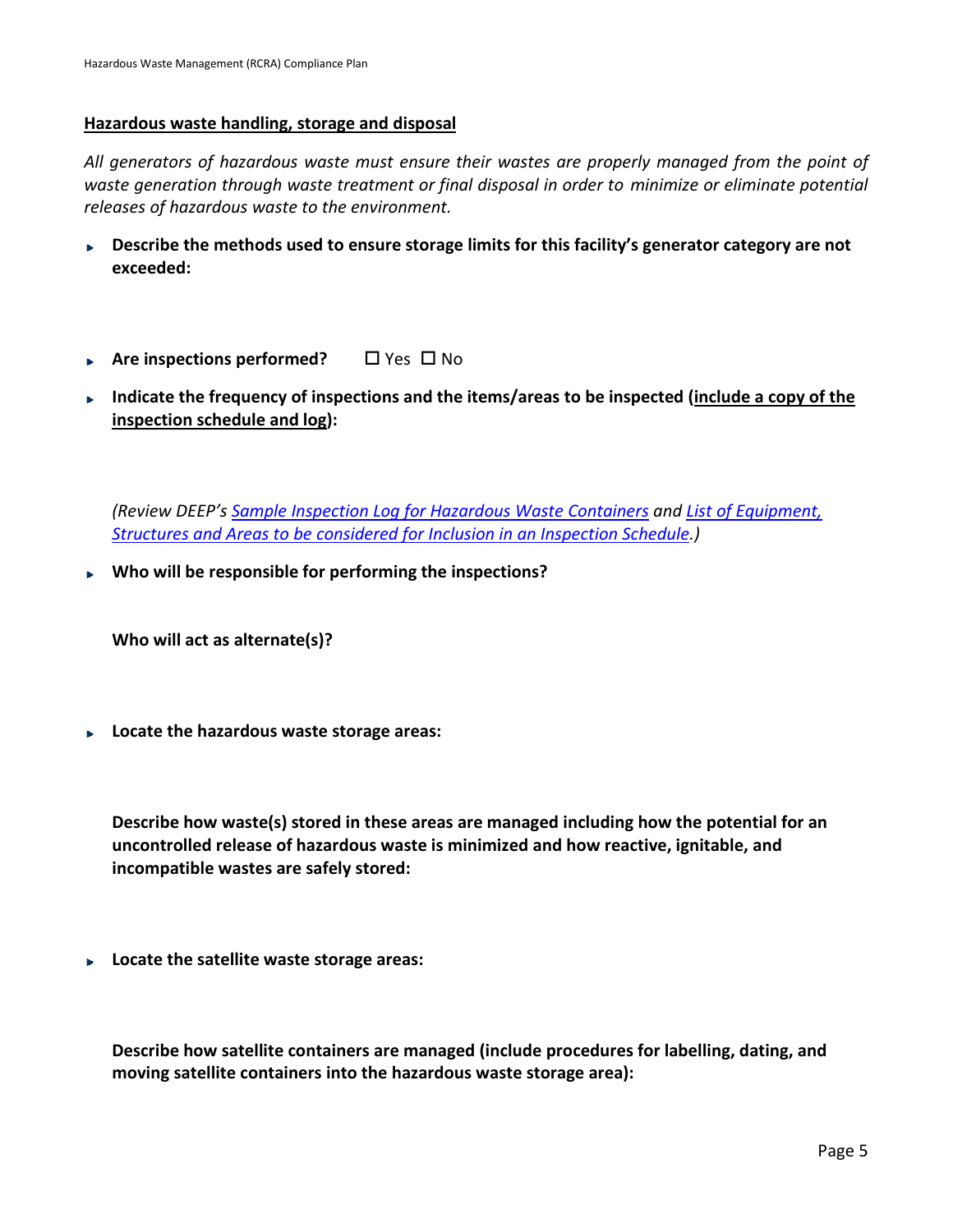**Is hazardous waste accumulated in tanks?** □ Yes □ No If yes, describe how the tanks and  $\mathbf{b}$ **their piping and secondary containment systems are managed including how the potential for an uncontrolled release of hazardous waste is minimized and how reactive, ignitable, and incompatible wastes are safely stored:** 

**■ Is hazardous waste treated on-site?**  $\Box$  Yes  $\Box$  No If yes, describe the treatment process. **Include a standard operating procedure for operating and servicing the treatment system.**

**Describe how this facility safely and properly disposes of its hazardous waste: Book** 

**Identify who schedules/arranges for waste disposal:**

**Identify who is responsible for preparing/signing the manifest:**

**Manifests and land disposal restrictions must be maintained on-site for at least 3 years, where are these records kept?**

► Identify this facility's licensed waste transportation and disposal contractors and include their **contact information:**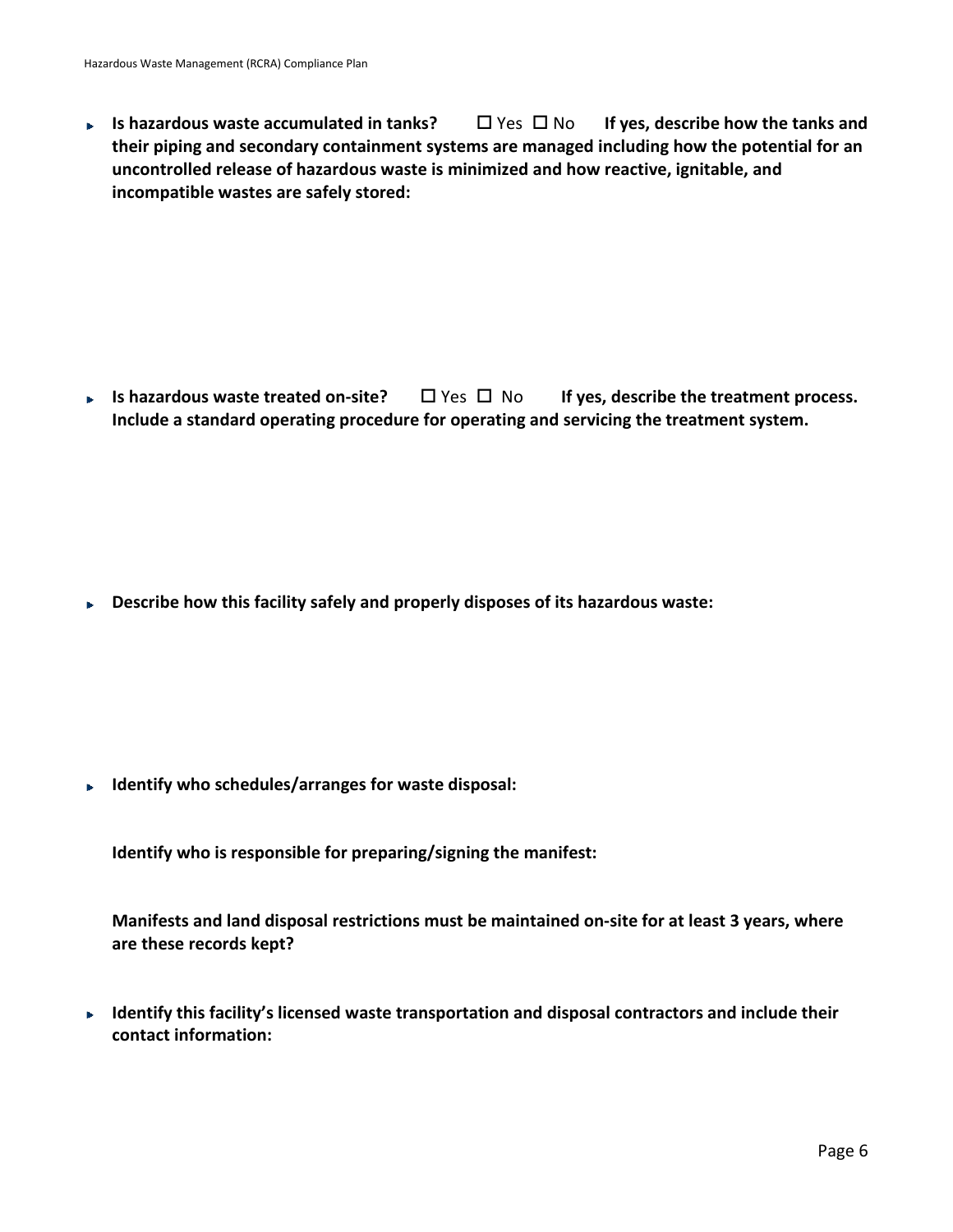#### **Emergency Preparedness and Response**

*Development and implementation of emergency plans and procedures and maintenance of the proper emergency response equipment are necessary to minimize both the potential for a hazardous waste release and the impact of such a release on human health and the environment. Emergency preparedness and response procedures must be designed to minimize hazards from fires, explosions, and any unplanned sudden or non-sudden release, including threats posed by natural catastrophic disasters.*

*Large quantity generators are responsible for maintaining a formal contingency plan which must be kept on-site and provided to local and state emergency responders. Review DEEP's [Hazardous](http://www.ct.gov/deep/cwp/view.asp?a=2718&q=325416&deepNav_GID=1967) Waste [Contingency Plan fact sheet](http://www.ct.gov/deep/cwp/view.asp?a=2718&q=325416&deepNav_GID=1967) for detailed information about hazardous waste management contingency planning.*

*Small quantity generators are responsible for maintaining and posting an emergency response poster.*

*Conditionally exempt small quantity generators must be prepared for an emergency but do not require a formal plan or a posting.*

**Discuss emergency preparedness and response procedures implemented at this facility (e.g., is a contingency plan or posting in place?):**

**Identify the facility's emergency coordinator(s) and back-up coordinator(s) and how to contact them:**

**List phone numbers for emergency response agencies:** 

**Include a site map showing evacuation routes and emergency exits and the location of waste storage and satellite areas, spill response kits, fire extinguishers and alarms, first aid kits, eye wash stations, etc.**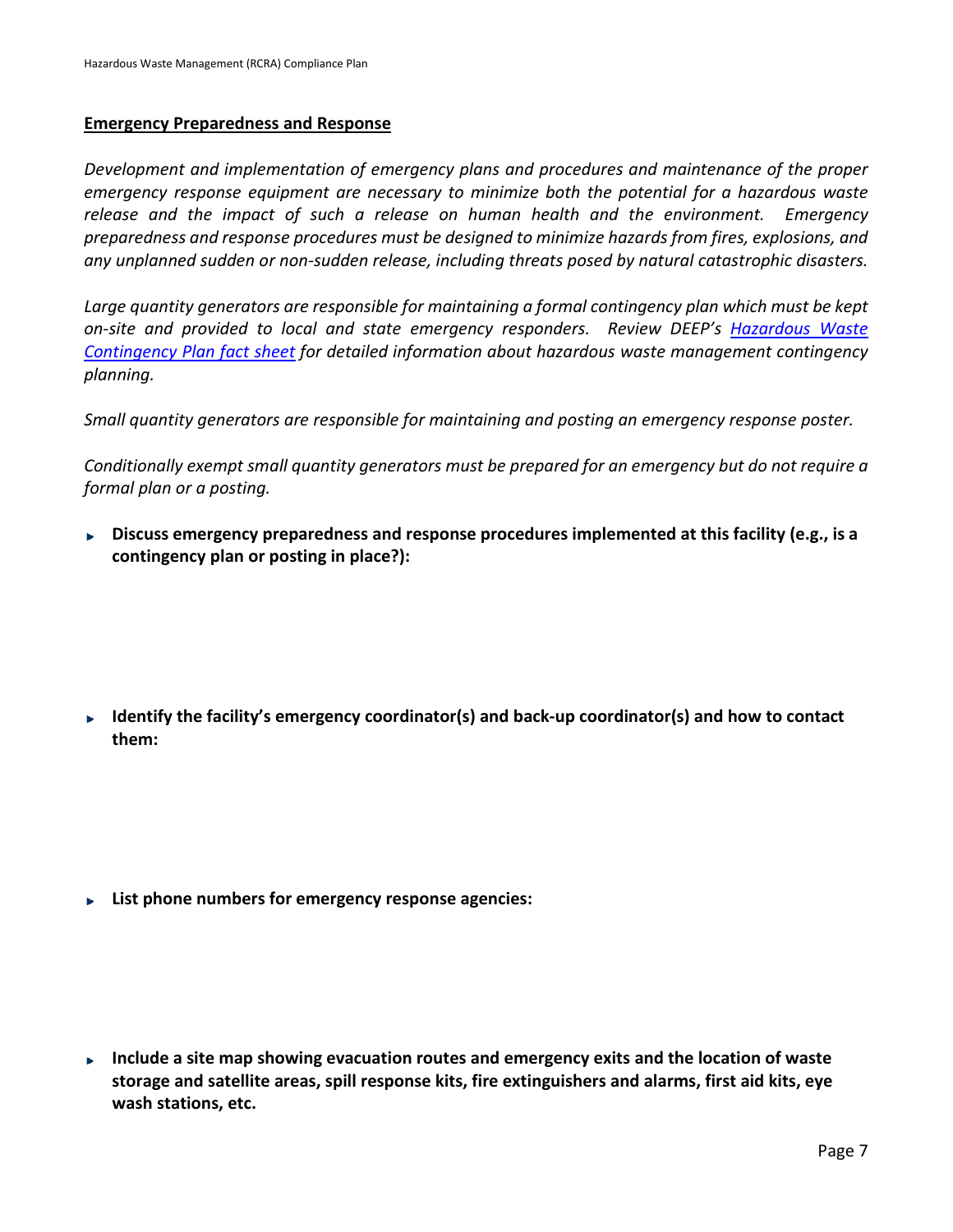### **Personnel Training**

*Training employees who have job responsibilities which include the handling or management of hazardous waste is critical to reducing the potential for mistakes or handling waste in a way that might threaten or harm human health and the environment. Training must be both job specific as well as inclusive of the regulatory requirements for managing hazardous waste for your facility's generator category. DEEP offers a [Hazardous Waste Management Online Training Course](http://www.ct.gov/deep/cwp/view.asp?a=2689&q=481076&Nav_GID=1967) through its website to satisfy the state regulatory training component. In addition to the on-line training, job specific training should occur on-site.*

- ► Describe the training requirements which must be met to comply with this facility's generator **category:**
- **The following employees have hazardous waste responsibilities requiring training:**

**List job titles and descriptions of positions with waste management responsibilities:**

|  | $\triangleright$ The table below outlines this facility's hazardous waste management training schedule*: |  |  |  |
|--|----------------------------------------------------------------------------------------------------------|--|--|--|
|--|----------------------------------------------------------------------------------------------------------|--|--|--|

| Employee | <b>Job Title</b> | <b>Waste Management</b><br><b>Responsibilities</b> | <b>Last trained</b><br>on | <b>Next training</b><br>due by |
|----------|------------------|----------------------------------------------------|---------------------------|--------------------------------|
|          |                  |                                                    |                           |                                |
|          |                  |                                                    |                           |                                |
|          |                  |                                                    |                           |                                |
|          |                  |                                                    |                           |                                |
|          |                  |                                                    |                           |                                |
|          |                  |                                                    |                           |                                |
|          |                  |                                                    |                           |                                |
|          |                  |                                                    |                           |                                |
|          |                  |                                                    |                           |                                |

*\*Attach additional sheets as needed.*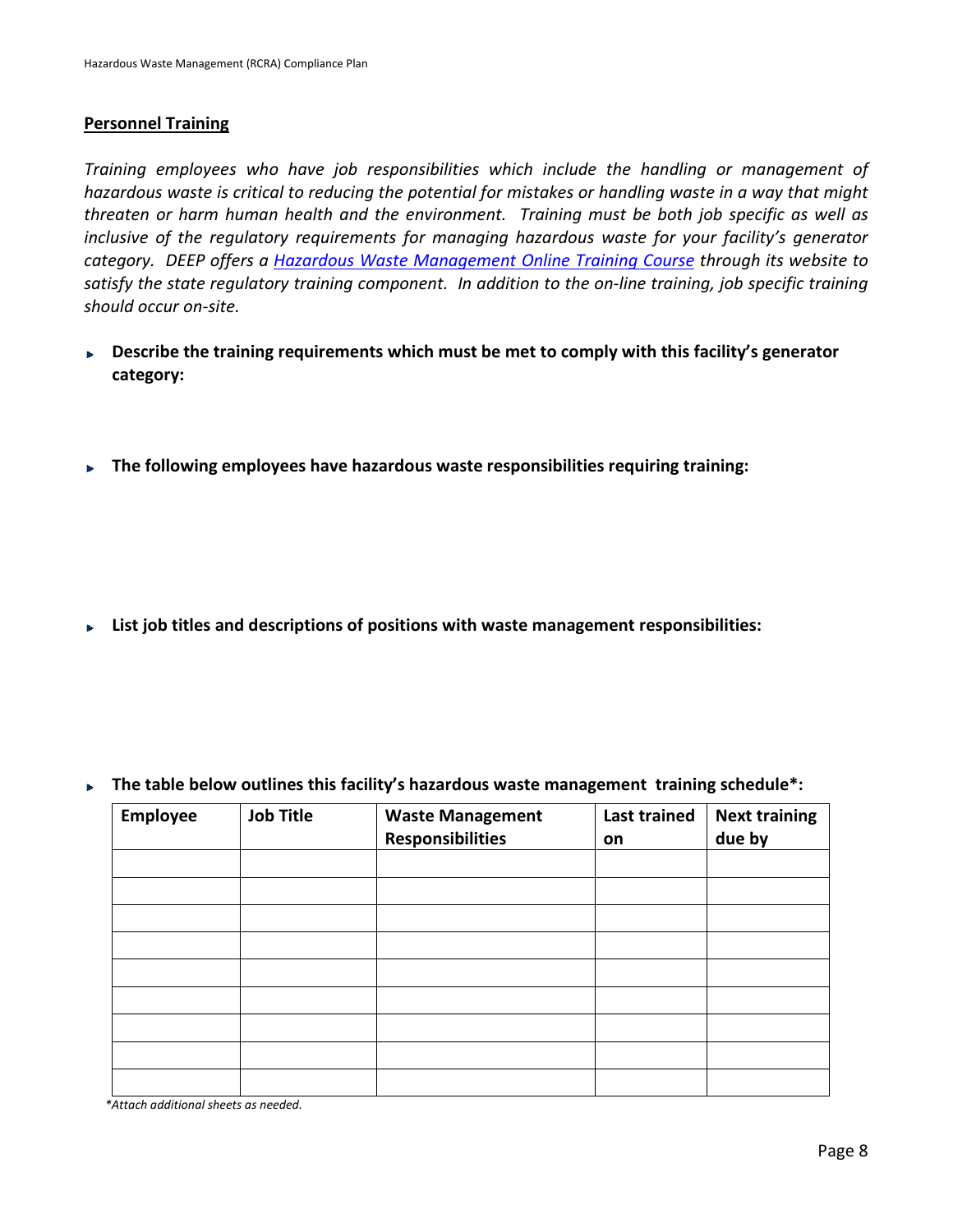#### **Universal Waste**

*There are five waste streams that can be managed as a universal waste in Connecticut. These universal wastes are: (1) Batteries; (2) Mercury-containing equipment; (3) Certain pesticides; (4) Lamps (including but not limited to fluorescent, neon and mercury vapor lamps); and (5) Used electronics. Universal wastes must be managed in a certain way and generally, cannot be stored on-site for greater than one year. DEEP's [Universal Waste Rule fact sheet](http://www.ct.gov/deep/cwp/view.asp?a=2718&q=325432&deepNav_GID=1967) provides detailed information concerning the proper management of universal waste.*

**Identify each universal waste generated at this facility:**

**Batteries:** □ Yes □ No **If yes, identify type(s), quantity and generation frequency:**

**Mercury-containing equipment:**  $\Box$  Yes  $\Box$  No **If yes, identify type(s), quantity and generation frequency:**

**Pesticides:** □ Yes □ No **If yes, identify the pesticide type(s), quantity and generation frequency:**

**Lamps:**  $\Box$  Yes  $\Box$  No **If yes, identify type(s), quantity and generation frequency:**

**Used electronics:** □ Yes □ No **If yes, identify type(s), quantity and generation frequency:**

**This facility's universal waste handler status is: Somall Quantity Handler** 

 $\square$  Large Quantity Handler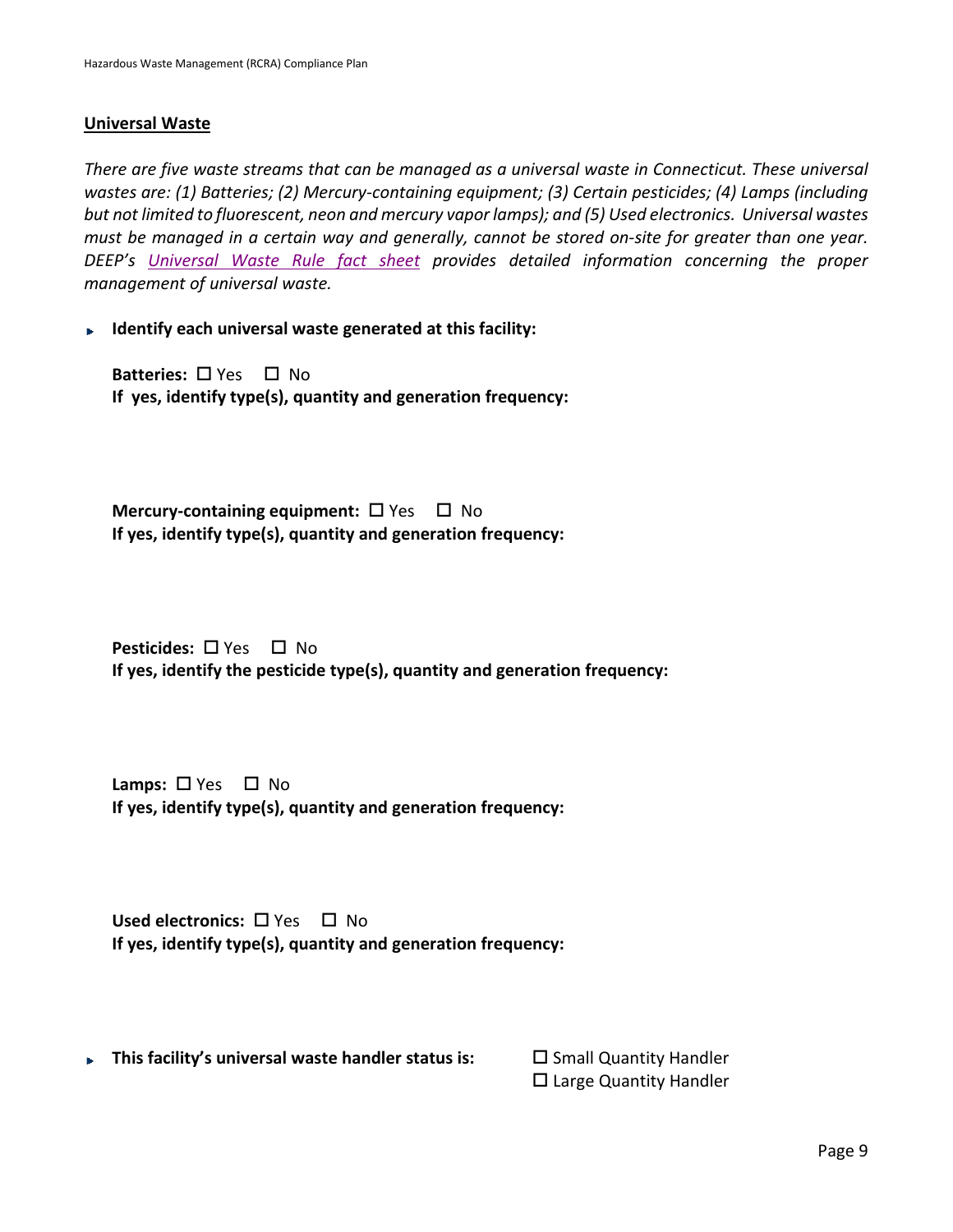**Indicate how each universal waste is managed and its storage time tracked while on-site:**  $\mathbf{p}$ 

**Describe how each universal waste will be sent off-site for disposal/recycling, including the name**   $\blacksquare$ **and contact information of each transporter and disposal contractor:**

**Describe the training requirements which must be met to comply with this facility's generator category:**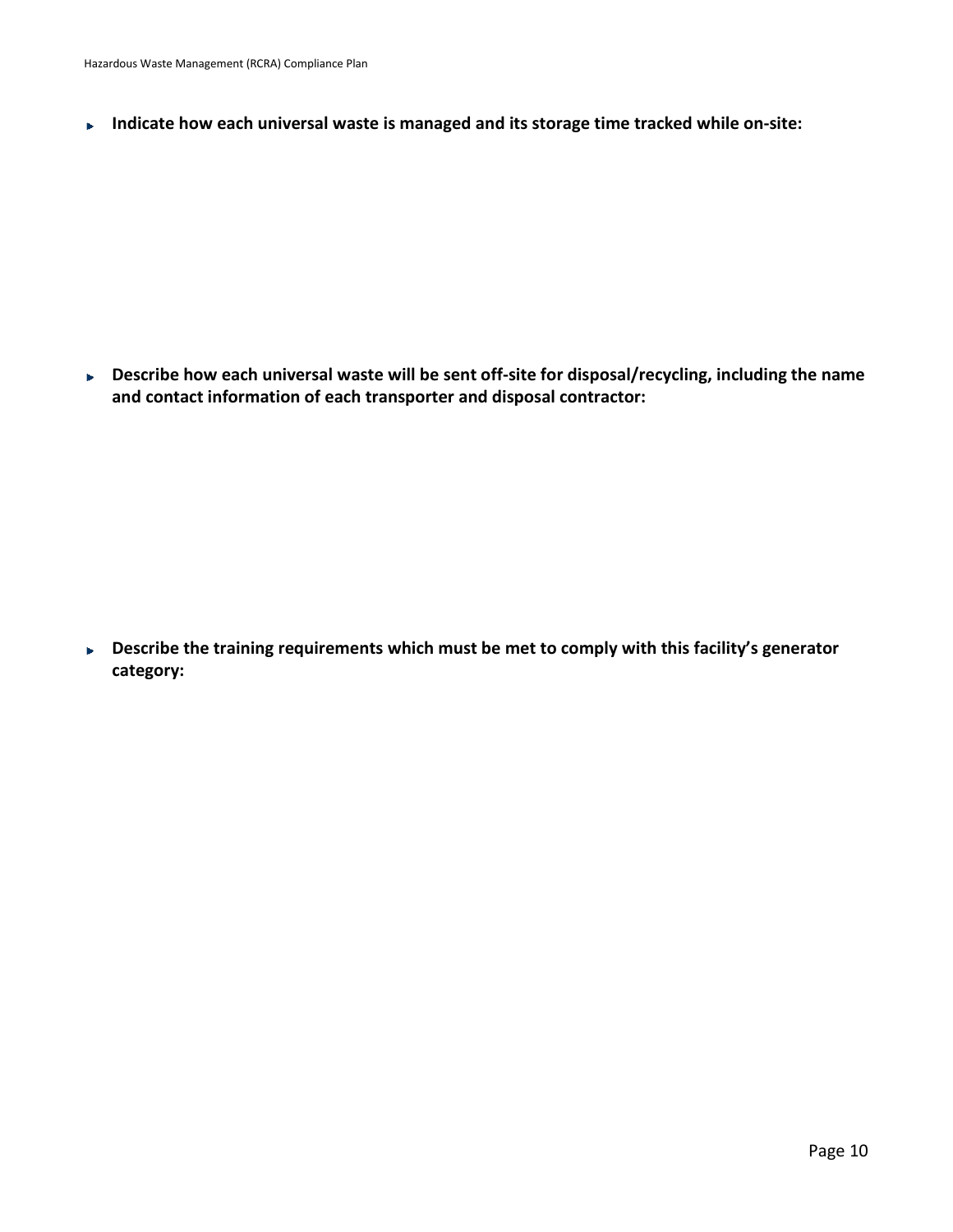# **Used Oil**

*Used oil managed improperly can lead to pollution of soil, groundwater, and surface water. Commercial and industrial businesses generating used oil must manage their used oil in compliance with Connecticut's used oil regulations; specifically, generators of used oil must label their used oil "Used Oil", store the used oil within impervious secondary containment, and test the used oil for total halogen content. For information on the proper management of used oil, refer to DEEP's [Proper Management of](http://www.ct.gov/deep/cwp/view.asp?a=2718&q=325506&deepNav_GID=1967)  [Used Oil fact sheet](http://www.ct.gov/deep/cwp/view.asp?a=2718&q=325506&deepNav_GID=1967) which includes links to guidance documents and regulatory citations.* 

**Does this facility generate used oil?**  $\Box$  Yes  $\Box$  No **If yes, describe which processes generate the used oil:**

**Describe how and where used oil is managed at this facility:**  $\mathbf{p}$ 

**Where are total halogen determinations kept?**  $\mathbf{p}$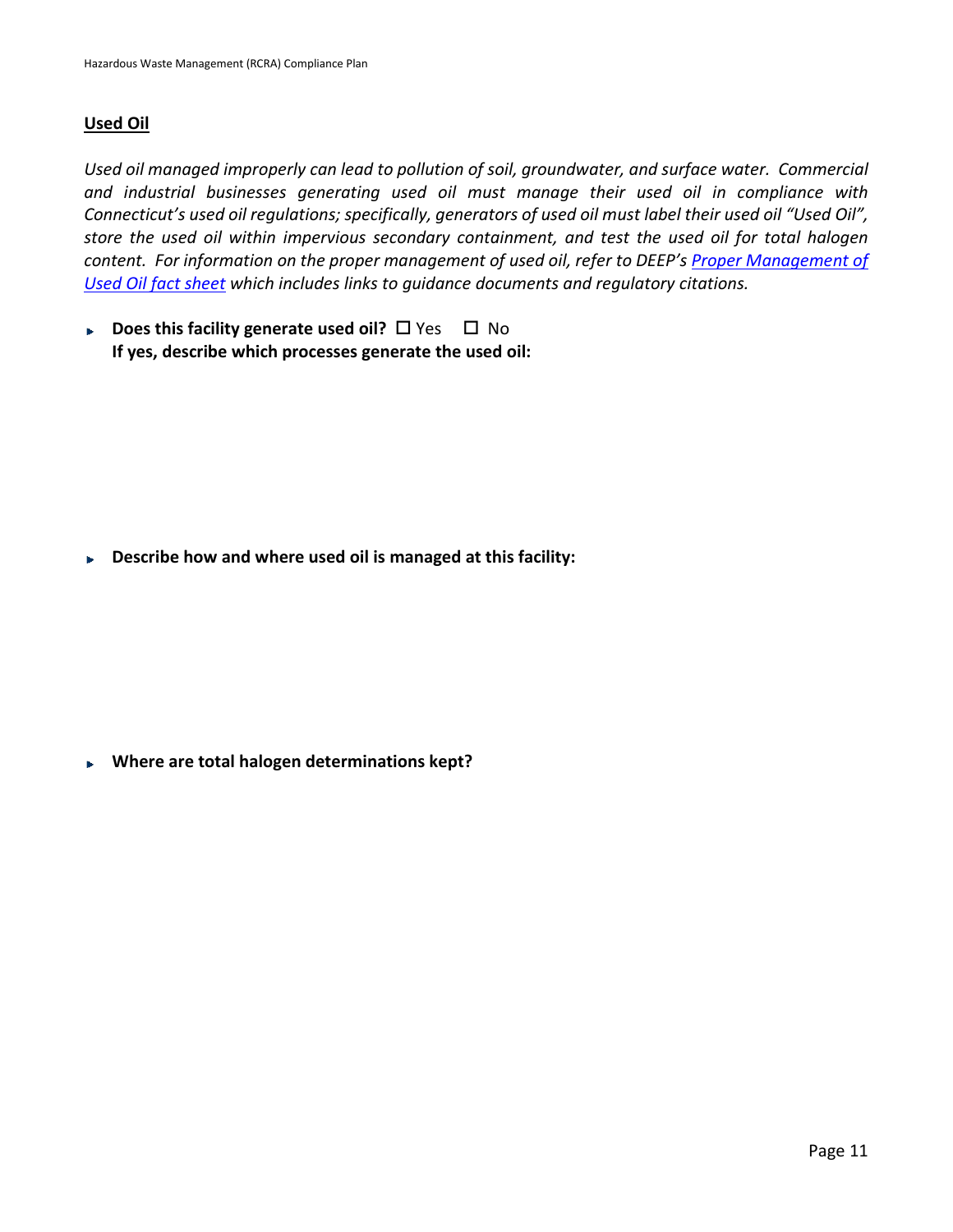### **Closing Hazardous Waste Storage Areas and Tank Systems**

*Small and large quantity generators who discontinue using an area or tank in which hazardous wastes are/were stored or who are changing their operating status to conditionally exempt small quantity generator must document decontamination of that area or tank.*

*DEEP provides guidance on how generators can compliantly close former storage areas in two documents [Draft RCRA Closure Guidance for Generators Who Store Less Than 90 Days Container Storage Areas and](http://www.ct.gov/deep/lib/deep/waste_management_and_disposal/remediation_waste/draft_rcra_guidance_less_than_90.pdf)  [Tank Systems](http://www.ct.gov/deep/lib/deep/waste_management_and_disposal/remediation_waste/draft_rcra_guidance_less_than_90.pdf) and [Guidance for Implementing and Documenting Closure \(Waste Removal and](http://www.ct.gov/deep/lib/deep/waste_management_and_disposal/hazardous_waste/guidanceforclosureofindoorhazardouswastecontainerstorageareas.pdf)  [Decontamination\) for Indoor RCRA Hazardous Waste Container Storage Areas.](http://www.ct.gov/deep/lib/deep/waste_management_and_disposal/hazardous_waste/guidanceforclosureofindoorhazardouswastecontainerstorageareas.pdf)*

**The following hazardous waste container storage areas and/or tank systems will require closure when no longer in use or when this facility's generator category is changed to conditionally exempt small quantity generator or non-handler:**

| <b>Storage Area/Tank System</b><br><b>Description</b> | Location | <b>Date Closed</b> |
|-------------------------------------------------------|----------|--------------------|
|                                                       |          |                    |
|                                                       |          |                    |
|                                                       |          |                    |
|                                                       |          |                    |
|                                                       |          |                    |
|                                                       |          |                    |
|                                                       |          |                    |
|                                                       |          |                    |
|                                                       |          |                    |
|                                                       |          |                    |
|                                                       |          |                    |
|                                                       |          |                    |
|                                                       |          |                    |
|                                                       |          |                    |
|                                                       |          |                    |
|                                                       |          |                    |
|                                                       |          |                    |
|                                                       |          |                    |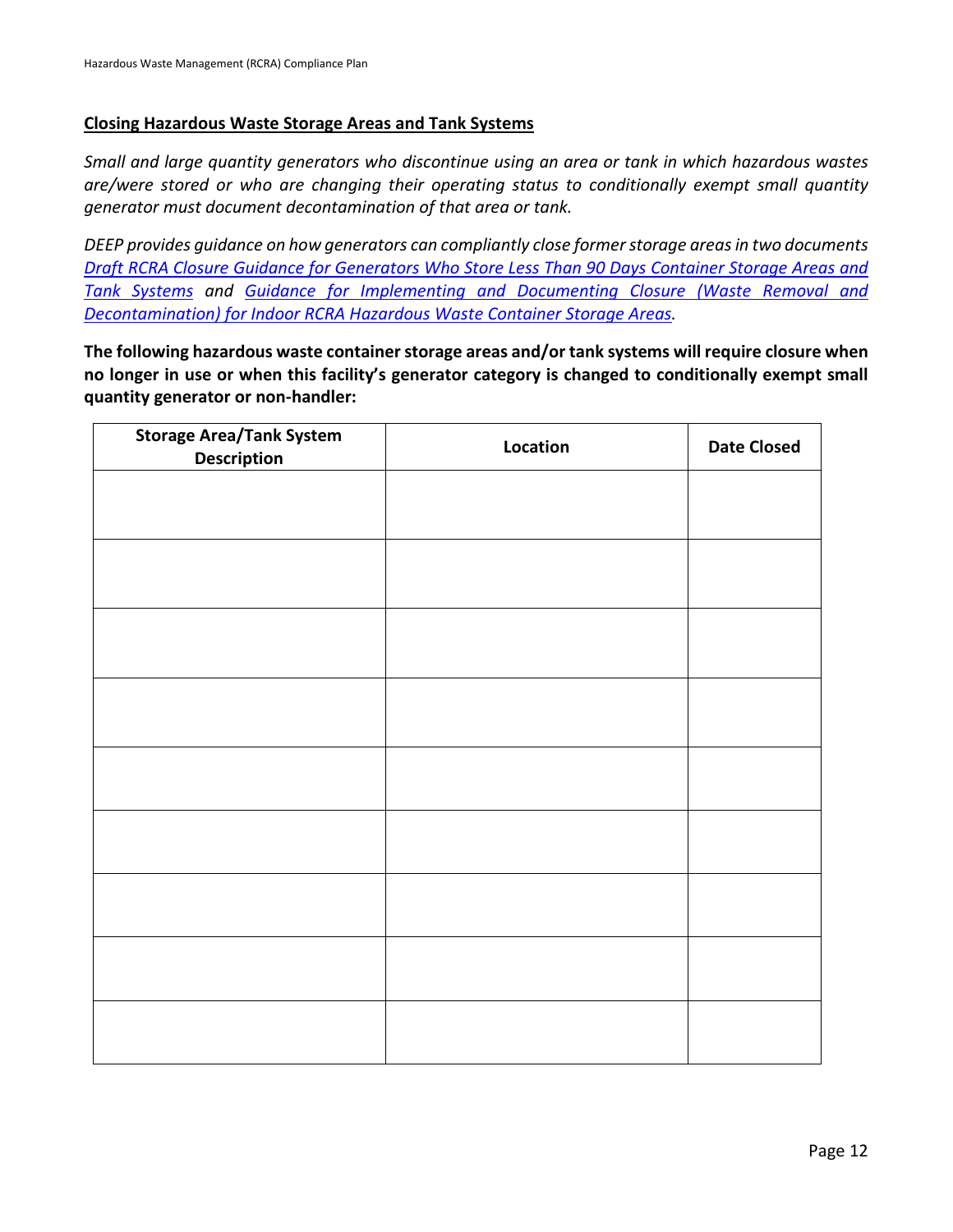### **Biennial Reporting**

*Certain handlers of [hazardous wastes](http://www.ct.gov/deep/cwp/view.asp?a=2718&q=451894&deepNAV_GID=1967) are required to file a biennial report summarizing their hazardous waste activity for odd-numbered years. Large quantity generators and treatment, storage and disposal facilities are required to complete and submit the biennial report; however, conditionally exempt and small quantity generators who retain their large quantity generator notification also file these reports. Biennial reports must be completed and submitted in March of each even-numbered year. Answers to frequently asked questions and additional information concerning biennial reporting, as well as links to the reporting forms, are available on DEEP'[s Biennial Hazardous Waste Report fact sheet.](http://www.ct.gov/deep/cwp/view.asp?A=2718&Q=325424&deepNav_GID=1967)* 

**This facility is subject to biennial reporting requirements:**  $\Box$  Yes  $\Box$  No

# **Recordkeeping**

*Recordkeeping requirements are addressed throughout this compliance plan. As a best management practice, a hazardous waste generator should maintain a centralized and organized recordkeeping system at its facility. Unless otherwise specified, three years is typically the minimum retention period for documents related to hazardous waste management (e.g., waste determinations and waste profile sheets, land disposal restrictions, manifests, personnel training records). Because hazardous waste generators are responsible for their wastes from point of generation through final disposal, it is encouraged that generators permanently retain documentation that can be used in the future to prove that hazardous waste was properly managed, minimizing long-term liabilities.*

**Describe the recordkeeping and document retention system employed by this facility:**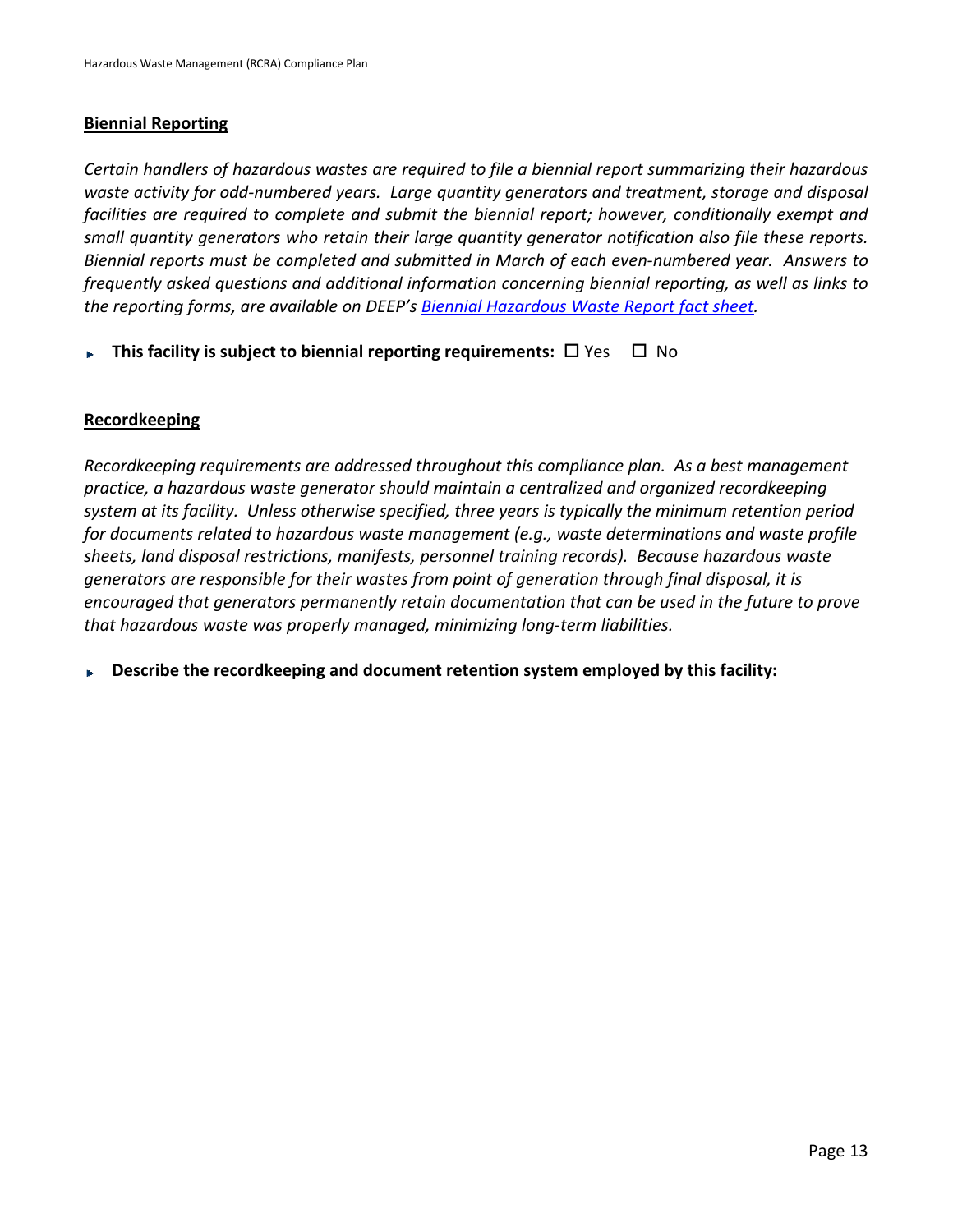# **Suggested Attachments to this Plan:**

- Copies of Hazardous Waste Determinations ь
- Copies of Inspection Logs b.
- Emergency Response Plan/Contingency Plan  $\blacksquare$
- Copies of training certificates Þ
- Compliance Calendar  $\blacktriangleright$
- Applicable Regulatory Guidance Documents  $\mathbf{b}$
- Storage Area Closure Documentation
- Business Recycling Profile

# **Links to Other Useful Resources on [DEEP's website:](http://www.ct.gov/deep/site/default.asp)**

- [RCRA Help!](http://www.ct.gov/deep/cwp/view.asp?a=2718&q=434308&deepNav_GID=1967)
- COMPASS [Hazardous Waste Compliance Assistance Program](http://www.ct.gov/deep/cwp/view.asp?a=2718&q=434404&deepNav_GID=1967)
- [Hazardous Waste Advisory Committee](http://www.ct.gov/deep/cwp/view.asp?a=2718&q=425336&deepNav_GID=1967) ь
- [Business Recycling Assistance](http://www.ct.gov/deep/cwp/view.asp?a=2714&q=324886&deepNav_GID=1645&deepNavPage=%7C) Þ
- [Small Quantity Generator Handbook](http://www.ct.gov/deep/lib/deep/compliance_assistance/manuals_guidelines/sqgguide.pdf) ь
- [Conditionally Exempt Small Quantity Generator Handbook for Hazardous Waste Handlers](http://www.ct.gov/deep/lib/deep/waste_management_and_disposal/hazardous_waste/cesqghandbook.pdf) ь
- [Permitted Transporter List](http://www.ct.gov/deep/lib/deep/waste_management_and_disposal/transporters_and_facilities/waste_transporter_list.pdf) ь
- [Permitted Facility List](http://www.ct.gov/deep/cwp/view.asp?a=2718&q=325490&deepNav_GID=1967) ь
- **[List of Certified Environmental Testing Laboratories](http://www.ct.gov/dph/cwp/view.asp?a=3140&q=387442&dphNav_GID=1828&dphPNavCtr=|%2347063%5D)** ь
- Bringing [Small Business Waste to Household Hazardous Waste Collections](http://www.ct.gov/deep/cwp/view.asp?a=2718&q=325444&deepNav_GID=1646)
- Non-[RCRA Hazardous Waste \(Connecticut Regulated Waste\)](http://www.ct.gov/deep/cwp/view.asp?a=2718&q=325428&deepNav_GID=1967)